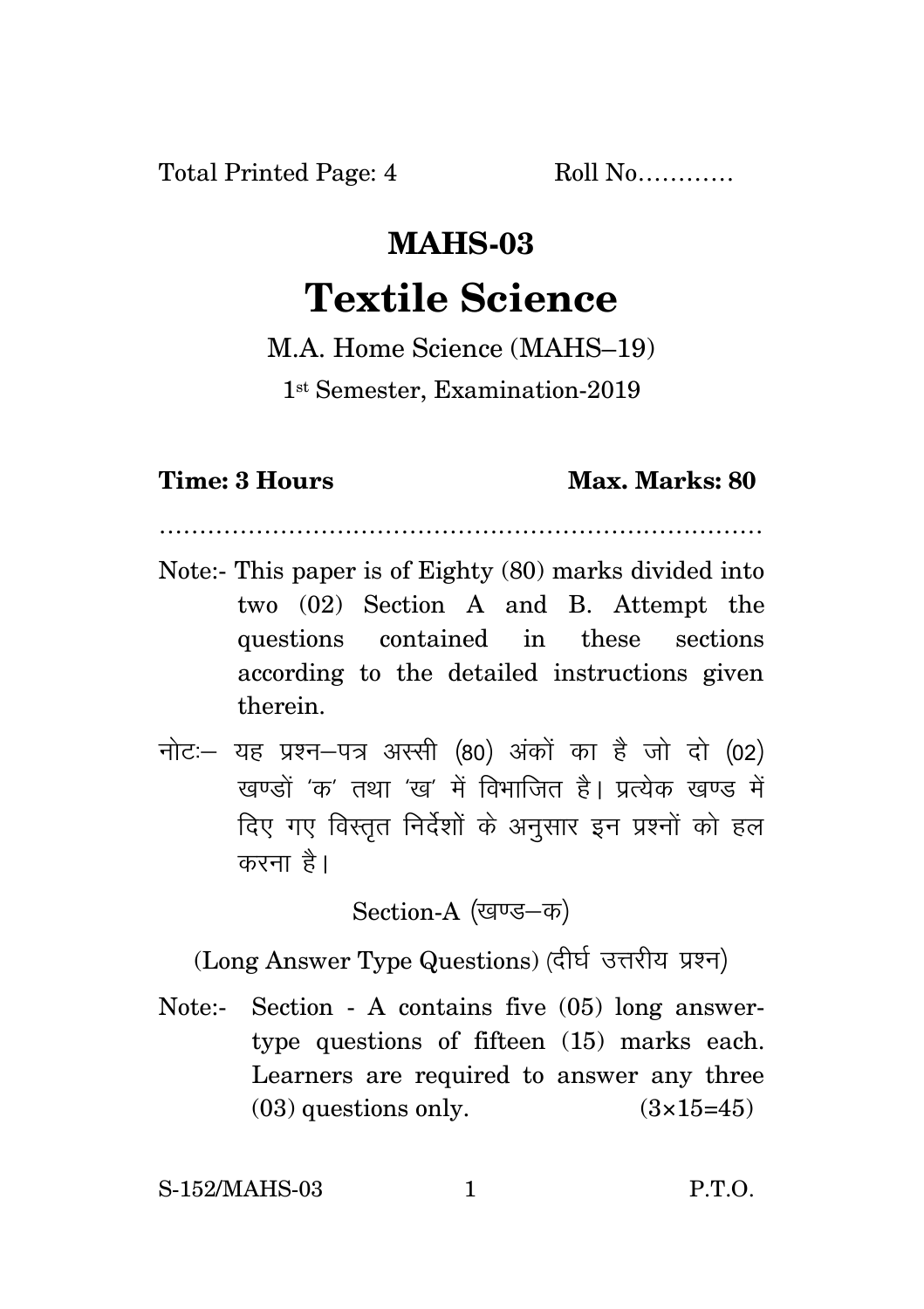- नोट: खण्ड 'क' में पाँच (05) दीर्घ उत्तरीय प्रश्न दिये गये हैं। प्रत्येक प्रश्न के लिए पन्द्रह (15) अंक निर्धारित हैं। शिक्षार्थियों को इनमें से केवल तीन (03) प्रश्नों के उत्तर देने हैं।
- 1. How are fibers classified? Explain the properties of fibers in detail. तंतुओं का वर्गीकरण किस प्रकार किया जाता है? तंतुओं के गुणों को विस्तार से समझाइये।
- 2. How many parts does the novelty yarn contain? Describe the type of novelty yarn. Explain with the help of picture. नॉवेल्टी सत्र में कितने भाग होते हैं? नॉवेल्टी सत्र के प्रकार बताइये। चित्र की सहायता से स्पष्ट कीजिए।
- 3. What do you understand by finishing? What is the purpose of finishes? Explain the mechanical finishing and its type.

परिसज्जा से आप क्या समझते हैं? परिसज्जा के उद्देश्य स्पष्ट कीजिए। यांत्रिक परिसज्जा को समझाइये। यह कितने प्रकार की होती है?

4. Explain printing. Describe its types in detail. What is batik printing? What are the different methods of waxing? प्रिंटिंग या छपाई को बताइये। इसके प्रकारों का सविस्तार वर्णन कीजिए। बाटिक प्रिंटिंग क्या है ? मोम लगाने की विभिन्न विधियाँ कौन $-$ कौन सी हैं?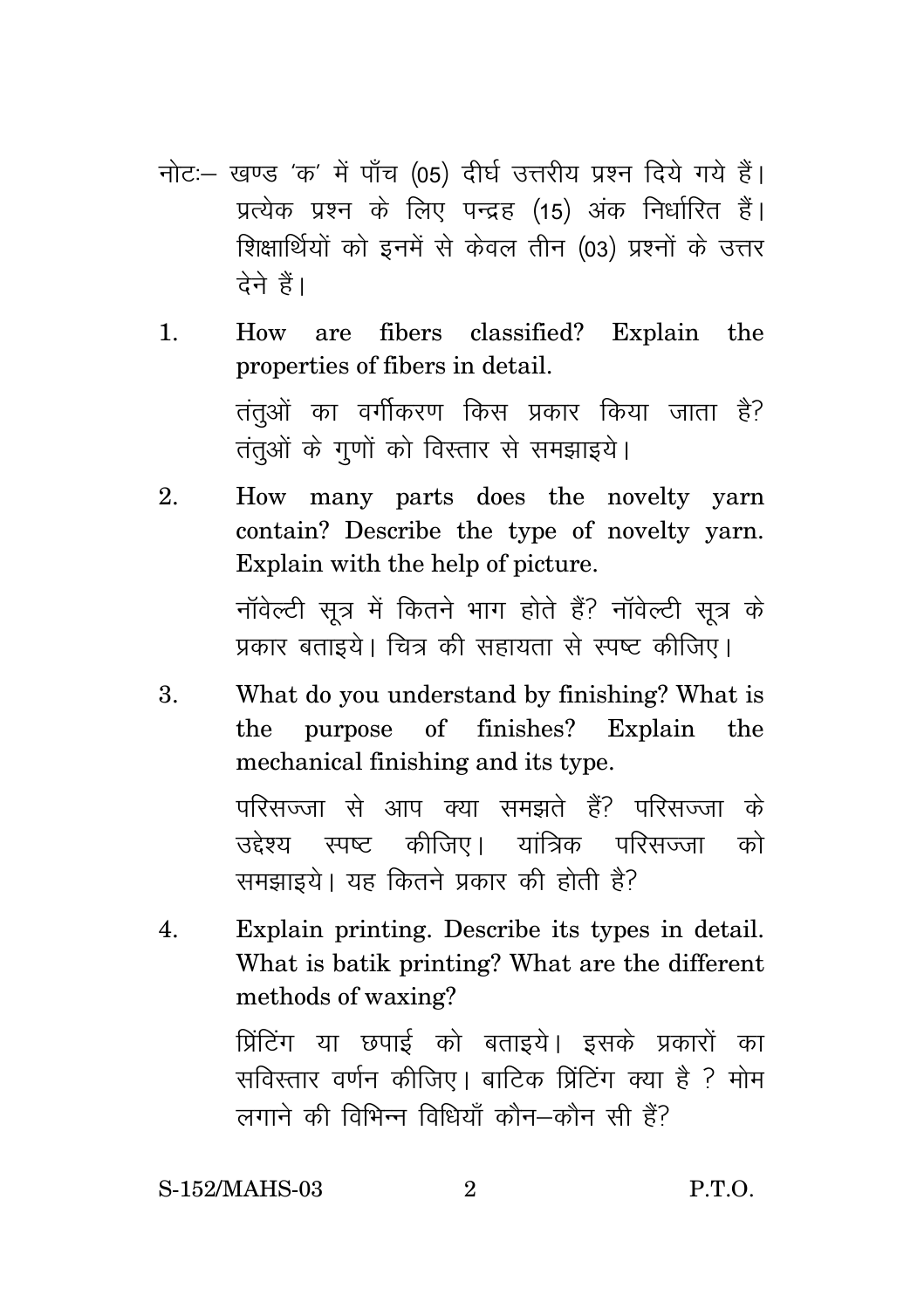5. What do you understand by chemical spinning? Explain the various types of chemical compounds illustrated. रासायनिक कताई से आप क्या समझते हैं? विभिन्न प्रकार की रासायनिक कताइयों को सचित्र समझाइये।

Section-B (खण्ड-ख)

(Short Answer Type Questions) / (लघु उत्तरीय प्रश्न)

- Note:- Section-B contains eight (08) short answer type questions of seven (07) marks each. Learners are required to answer any five (05) questions only.  $(5 \times 7 = 35)$
- **नोट**: खण्ड 'ख' में आठ (08) लघु उत्तरीय प्रश्न दिये गये हैं। प्रत्येक प्रश्न के लिए सात (07) अंक निर्धारित हैं। शिक्षार्थियों को इनमें से केवल पाँच (05) प्रश्नों के उत्तर देने हैं।
- 1. What is bleaching reaction? Why is it done on clothes? Explain the effect of bleaching process on fabrics made of different types of fibers.

विरंजन अभिक्रिया क्या है? यह वस्त्र पर क्यों की जाती है? विभिन्न प्रकार के तंतुओं से बने हुए वस्त्रों पर विरंजन प्रक्रिया का प्रभाव बताइये।

- 2. What is the classification of colors? रंगों का वर्गीकरण किस प्रकार किया जाता है?
- 3. Describe the manufacturing process of linen fiber.

लिनन तंतू की निर्माण प्रक्रिया बताइये।